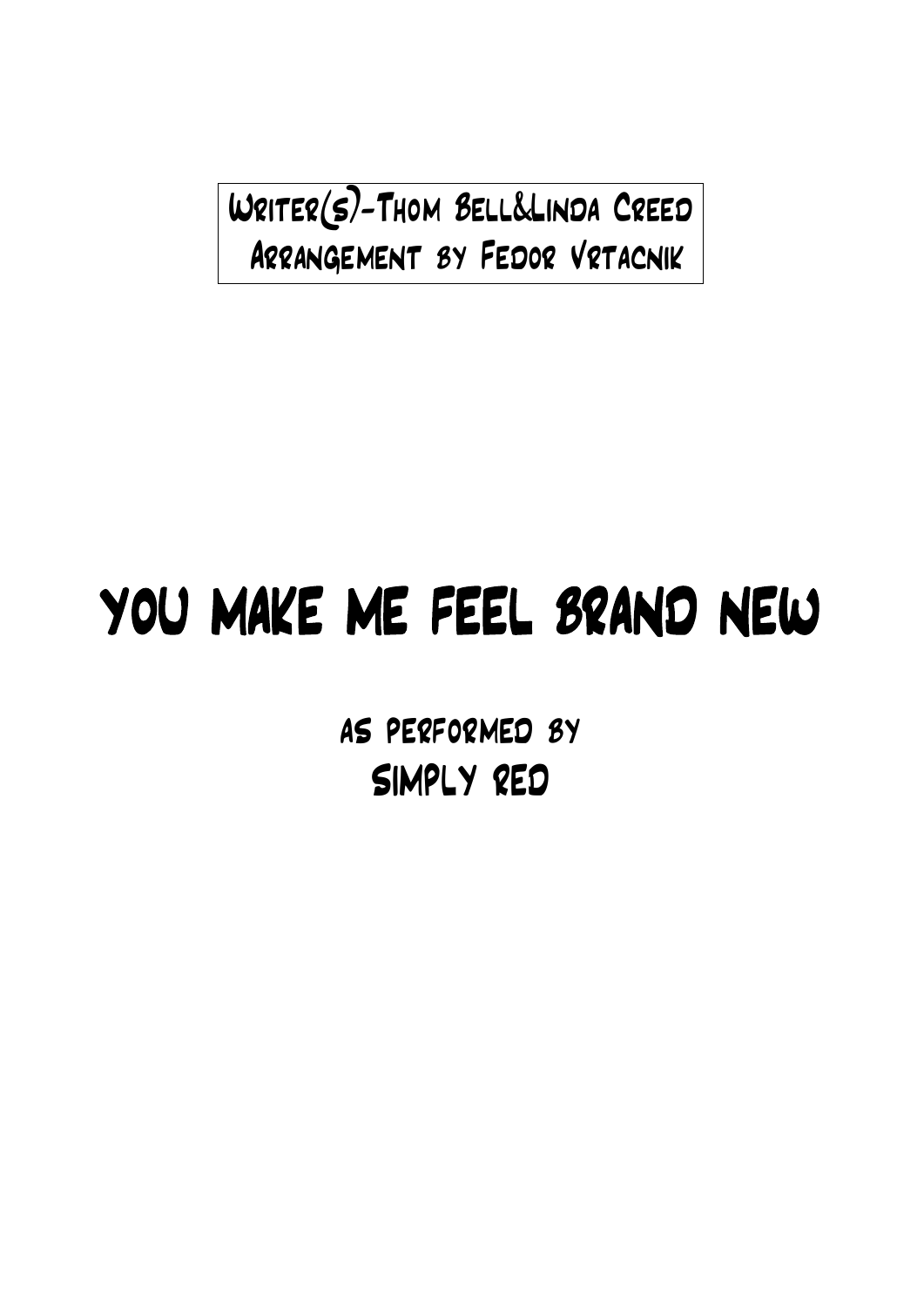## You Make Me Feel Brand New

Writer(s)Thom Bell&Linda Creed